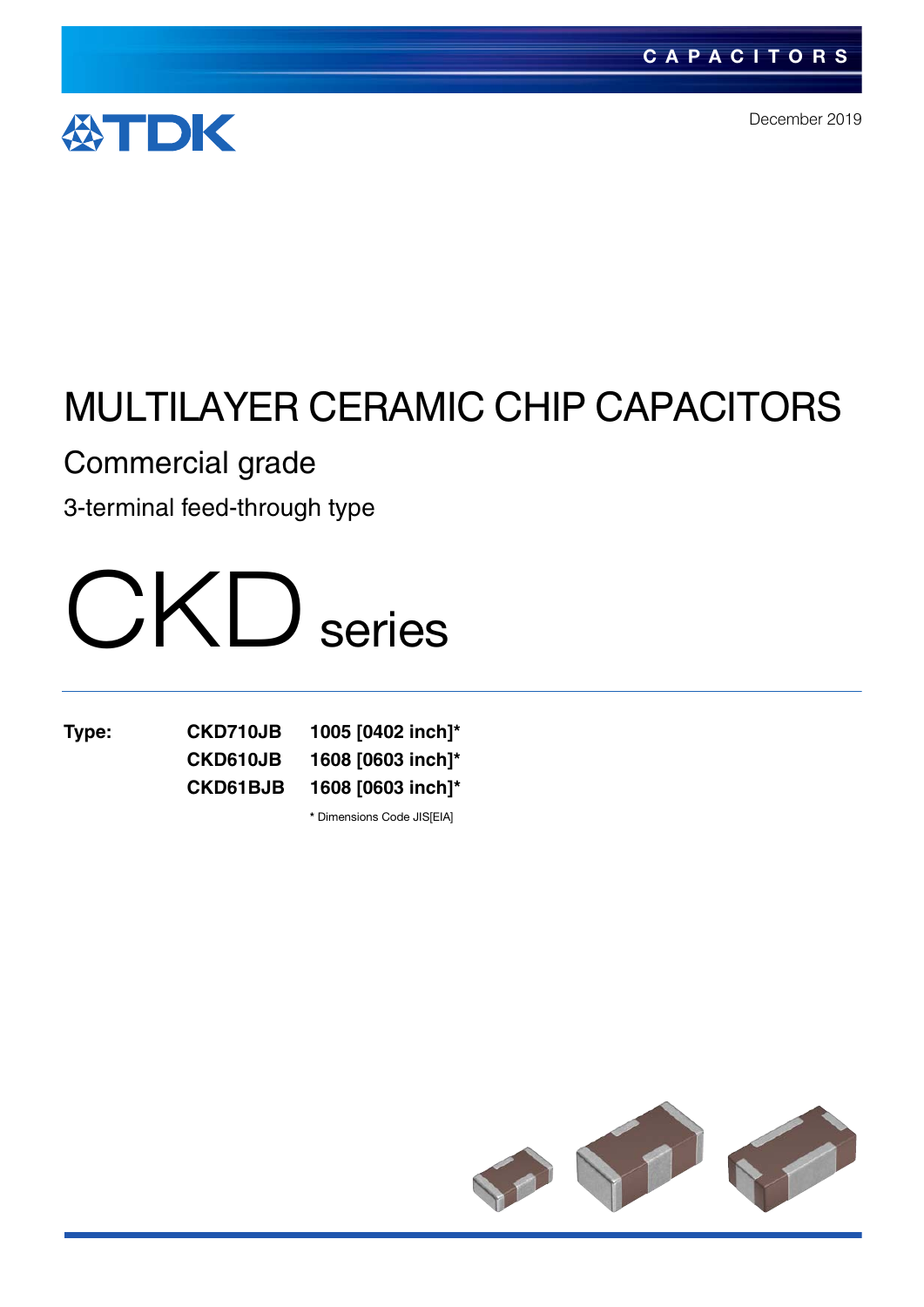Before using these products, be sure to request the delivery specifications.

# **SAFETY REMINDERS**

Please pay sufficient attention to the warnings for safe designing when using this products.

# **A** REMINDERS

1. The products listed on this catalog are intended for use in general electronic equipment (AV equipment, telecommunications equipment, home appliances, amusement equipment, computer equipment, personal equipment, office equipment, measurement equipment, industrial robots) under a normal operation and use condition.

The products are not designed or warranted to meet the requirements of the applications listed below, whose performance and/or quality require a more stringent level of safety or reliability, or whose failure, malfunction or trouble could cause serious damage to society, person or property.

If you intend to use the products in the applications listed below or if you have special requirements exceeding the range or conditions set forth in the each catalog, please contact us.

- (1) Aerospace/aviation equipment
- (2) Transportation equipment (cars, electric trains, ships, etc.)
- (3) Medical equipment (excepting Pharmaceutical Affairs Law classification Class1,2)
- (4) Power-generation control equipment
- (5) Atomic energy-related equipment
- (6) Seabed equipment
- (7) Transportation control equipment
- (8) Public information-processing equipment
- (9) Military equipment
- (10) Electric heating apparatus, burning equipment
- (11) Disaster prevention/crime prevention equipment
- (12) Safety equipment
- (13) Other applications that are not considered general-purpose applications

When designing your equipment even for general-purpose applications, you are kindly requested to take into consideration securing protection circuit/device or providing backup circuits in your equipment.

- 2. We may modify products or discontinue production of a product listed in this catalog without prior notification.
- 3. We provide "Delivery Specification" that explain precautions for the specifications and safety of each product listed in this catalog. We strongly recommend that you exchange these delivery specifications with customers that use one of these products.
- 4. If you plan to export a product listed in this catalog, keep in mind that it may be a restricted item according to the "Foreign Exchange and Foreign Trade Control Law". In such cases, it is necessary to acquire export permission in harmony with this law.
- 5. Any reproduction or transferring of the contents of this catalog is prohibited without prior permission from our company.
- 6. We are not responsible for problems that occur related to the intellectual property rights or other rights of our company or a third party when you use a product listed in this catalog. We do not grant license of these rights.
- 7. This catalog only applies to products purchased through our company or one of our company's official agencies. This catalog does not apply to products that are purchased through other third parties.

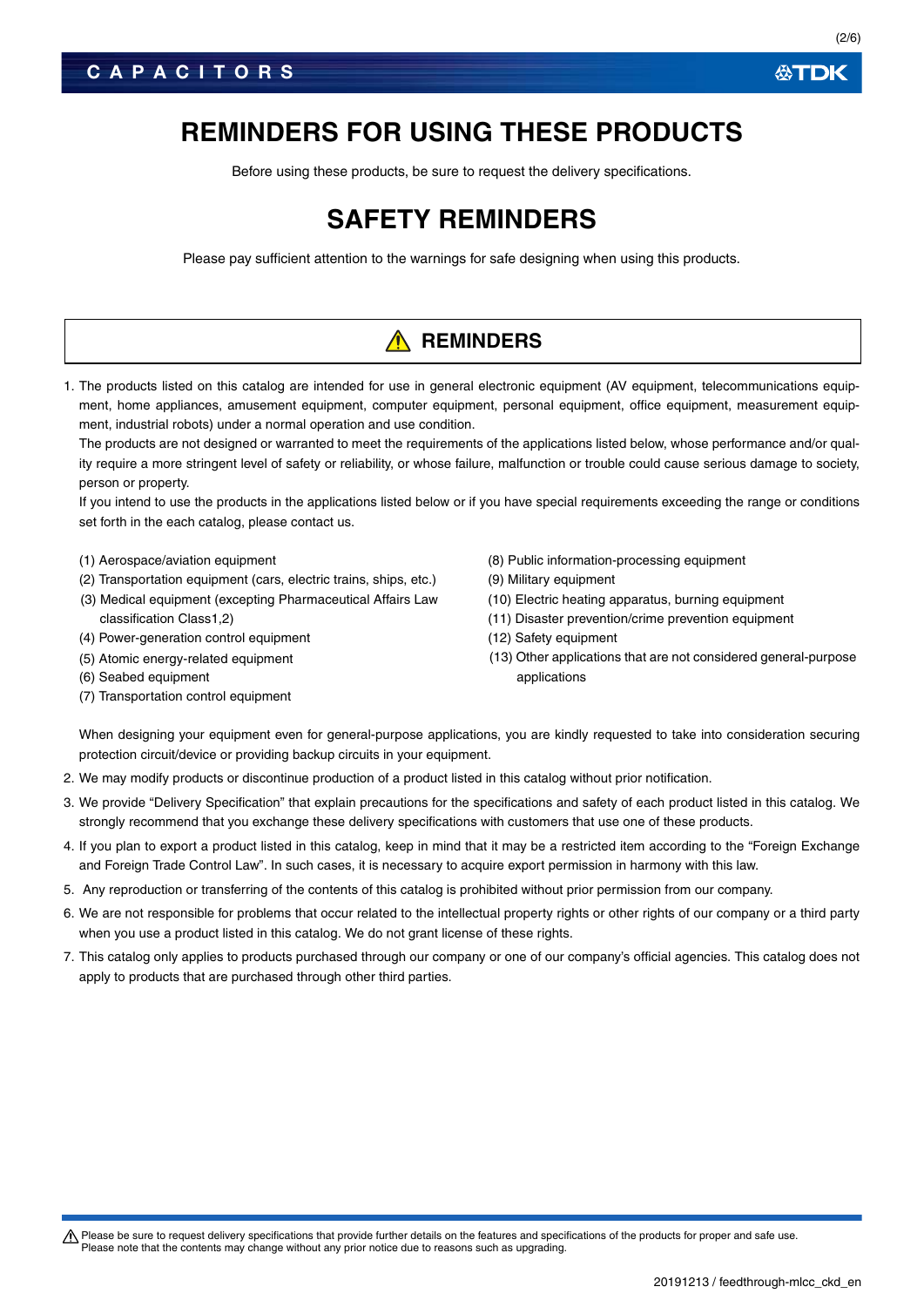# **CAPACITORS**

# **Multilayer ceramic chip capacitors**

**RoHS Directive Compliant Product Compatible with lead-free solders**

# **Commercial grade 3-terminal feed-through type**

# **Overview of the CKD series**

## **FEATURES**

O Small capacitors featuring low ESL and high capacitance that realize low impedance characteristics.

Effective for suppressing noise or voltage fluctuations in power circuits.

○For large current (Up to 2A) applications.

# **APPLICATION**

For power lines of high-speed, large-current circuits of telecommunication terminal devices including smartphones, audio-visual equipment, and information equipment.

# **PART NUMBER CONSTRUCTION**

| <b>CKD</b>    |       | 710JB                                           | 0G                   |     |      | 435           |   | М                | 045              |      |      | B               |                 | A               |
|---------------|-------|-------------------------------------------------|----------------------|-----|------|---------------|---|------------------|------------------|------|------|-----------------|-----------------|-----------------|
|               |       |                                                 |                      |     |      |               |   |                  |                  |      |      |                 |                 |                 |
| <b>Series</b> |       | L x W dimensions -<br><b>GND terminal width</b> | <b>Rated voltage</b> |     |      | Capacitance   |   | <b>Tolerance</b> | <b>Thickness</b> |      |      | Packaging style |                 | <b>Internal</b> |
| name          | Code  | mm                                              | Code                 | v   | Code | pF            |   |                  | Code             | mm   | Code | Reel            | <b>Pitch</b>    | code            |
|               | 710JB | $1.0\times0.5$                                  | 0G                   | 4   | 105  | 1.000.000     | м | ±20%             | 0.30             | 0.3  | А    | ø178            | 4 <sub>mm</sub> |                 |
|               | 610JB | $0.6\times 0.8$                                 | 0J                   | 6.3 |      | (1.0µF)       | c | +50%/-20%        | 0.45             | 0.45 | в    | ø178            | 2 <sub>mm</sub> |                 |
|               | 61BJB | $1.6 \times 0.8$                                |                      |     | 435  | 4,300,000     |   |                  | 0.60             | 0.6  | D    | ø330            | 4 <sub>mm</sub> |                 |
|               |       |                                                 |                      |     |      | $(4.3 \mu F)$ |   |                  |                  |      | E    | ø330            | 2 <sub>mm</sub> |                 |

### **PACKAGE QUANTITY**

|                 | Package quantity (piece/reel) |              |  |  |  |
|-----------------|-------------------------------|--------------|--|--|--|
| Type            | ø178<br>(mm)                  | ø330<br>(mm) |  |  |  |
| CKD710JB        | 10,000                        | 50,000       |  |  |  |
| CKD610JB        | 4,000                         | 10.000       |  |  |  |
| <b>CKD61BJB</b> | 4,000                         | 10,000       |  |  |  |

RoHS Directive Compliant Product: See the following for more details. https://product.tdk.com/info/en/environment/rohs/index.html

Halogen-free: indicates that Cl content is less than 900ppm, Br content is less than 900ppm, and that the total Cl and Br content is less than 1500ppm.

A Please be sure to request delivery specifications that provide further details on the features and specifications of the products for proper and safe use. Please note that the contents may change without any prior notice due to reasons such as upgrading.

必TDK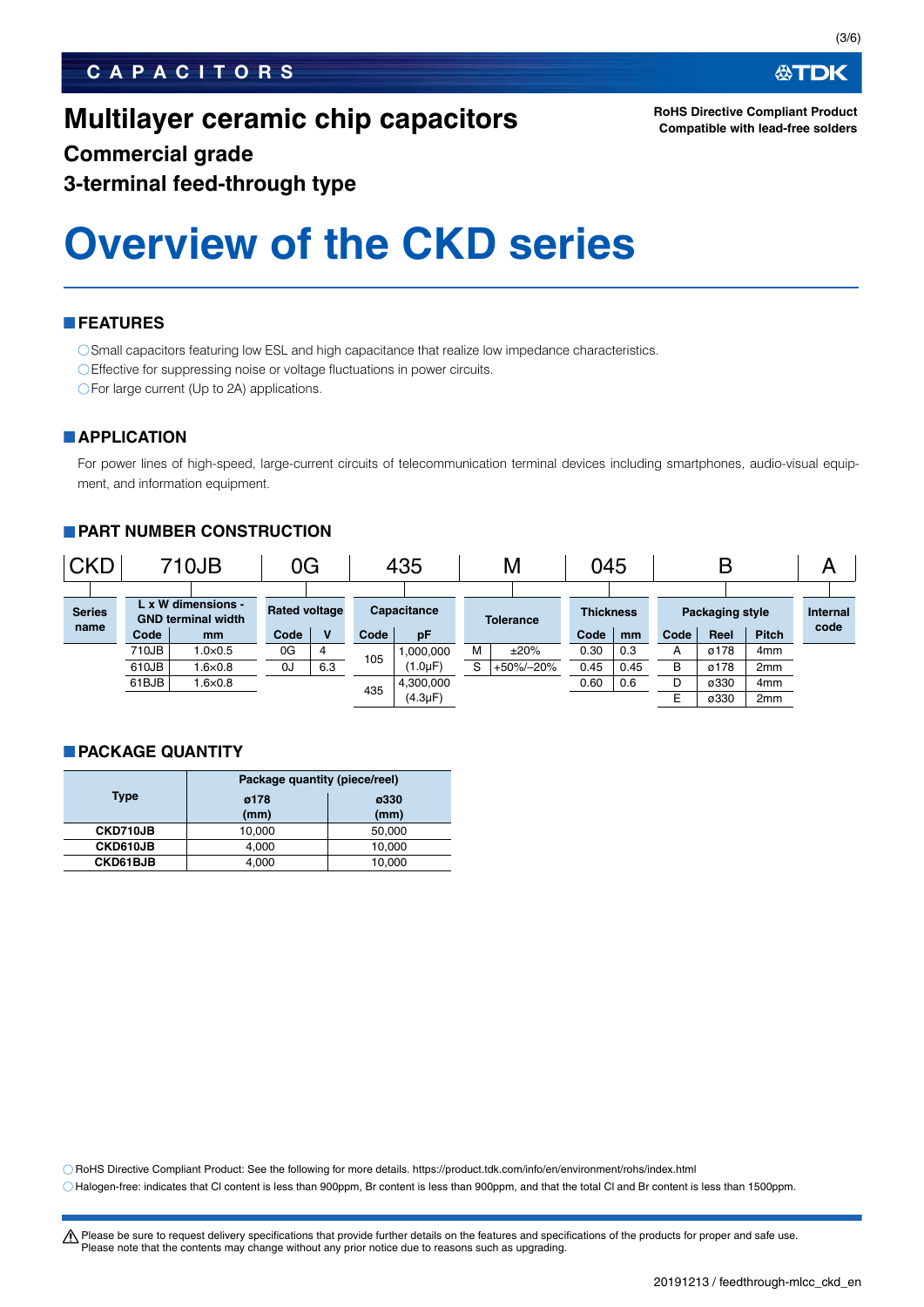# **CAPACITORS**

# CKD series **CKD710JB type**

### **SHAPE & DIMENSIONS RECOMMENDED LAND PATTERN**





Land pattern+Solder resist  $\triangledown$  $\mathbb{Z}$  Land pattern Dimensions in mm

| Part No.            | $L$ (mm)        | $W$ (mm)        | $T$ (mm)      | $B$ (mm)    | $C \, (mm)$ |
|---------------------|-----------------|-----------------|---------------|-------------|-------------|
|                     |                 |                 |               |             |             |
| CKD710JB0G435M045BA | $1.05 \pm 0.05$ | $0.65 \pm 0.05$ | $0.45+0.05$   | $0.09$ min. | $0.30+0.10$ |
| CKD710JB0G435M045EA | $1.05 \pm 0.05$ | $0.65 \pm 0.05$ | $0.45+0.05$   | $0.09$ min. | $0.30+0.10$ |
| CKD710JB0G105M030BA | $1.00 + 0.05$   | $0.55+0.05$     | $0.30 + 0.05$ | $0.09$ min. | $0.30+0.10$ |
| CKD710JB0G105M030EA | $1.00+0.05$     | $0.55+0.05$     | $0.30+0.05$   | $0.09$ min. | $0.30+0.10$ |
| CKD710JB0G105S030BA | $1.00+0.05$     | $0.55+0.05$     | $0.30+0.05$   | $0.09$ min. | $0.30+0.10$ |
| CKD710JB0G105S030EA | $1.00+0.05$     | $0.55+0.05$     | $0.30+0.05$   | $0.09$ min. | $0.30+0.10$ |
| CKD710JB0J474M030BA | $1.00+0.05$     | $0.55+0.05$     | $0.30+0.05$   | $0.09$ min. | $0.30+0.10$ |
| CKD710JB0J474M030EA | $1.00+0.05$     | $0.55+0.05$     | $0.30+0.05$   | $0.09$ min. | $0.30+0.10$ |
| CKD710JB0J474S030BA | $1.00+0.05$     | $0.55+0.05$     | $0.30+0.05$   | $0.09$ min. | $0.30+0.10$ |
| CKD710JB0J474S030EA | $1.00+0.05$     | $0.55+0.05$     | $0.30+0.05$   | $0.09$ min. | $0.30+0.10$ |
|                     |                 |                 |               |             |             |

\* Please connect GND terminal of the product and GND of circuit board by through-holes so that distance between them becomes the shortest. Click the part number for details.

# **ELECTRICAL CHARACTERISTICS**

## **CHARACTERISTICS SPECIFICATION TABLE**

| <b>Capacitance</b> | <b>Tolerance</b> | <b>Rated voltage</b> | <b>Rated current</b> | <b>Operating</b>  | <b>Storage</b>    | Part No.            |
|--------------------|------------------|----------------------|----------------------|-------------------|-------------------|---------------------|
|                    |                  | <b>Edc</b>           | ldc.                 | temperature range | temperature range |                     |
|                    |                  |                      |                      |                   |                   |                     |
|                    |                  |                      |                      |                   | (After mount)     |                     |
| $(\mu F)$          | $(\%)$           | (V)                  | (A)                  | $(^{\circ}C)$     | (°C)              |                     |
| 4.3                | ±20              | 4                    | 2                    | $-55$ to $+85$    | $-55$ to $+85$    | CKD710JB0G435M045BA |
| 4.3                | ±20              | $\overline{4}$       | $\overline{2}$       | $-55$ to $+85$    | $-55$ to $+85$    | CKD710JB0G435M045EA |
|                    | ±20              | 4                    | 2                    | $-55$ to $+105$   | $-55$ to $+105$   | CKD710JB0G105M030BA |
|                    | ±20              | 4                    | 2                    | $-55$ to $+105$   | $-55$ to $+105$   | CKD710JB0G105M030EA |
|                    | $+50,-20$        | 4                    | $\overline{2}$       | $-55$ to $+105$   | $-55$ to $+105$   | CKD710JB0G105S030BA |
|                    | $+50,-20$        | 4                    | 2                    | $-55$ to $+105$   | $-55$ to $+105$   | CKD710JB0G105S030EA |
| 0.47               | ±20              | 6.3                  | 2                    | $-55$ to $+105$   | $-55$ to $+105$   | CKD710JB0J474M030BA |
| 0.47               | ±20              | 6.3                  | 2                    | $-55$ to $+105$   | $-55$ to $+105$   | CKD710JB0J474M030EA |
| 0.47               | $+50-20$         | 6.3                  | 2                    | $-55$ to $+105$   | $-55$ to $+105$   | CKD710JB0J474S030BA |
| 0.47               | $+50 - 20$       | 6.3                  | $\overline{2}$       | $-55$ to $+105$   | $-55$ to $+105$   | CKD710JB0J474S030EA |

Click the part number for details.

# **ELECTRICAL CHARACTERISTICS GRAPH**

## **INSERTION LOSS VS. FREQUENCY CHARACTERISTICS IMPEDANCE VS. FREQUENCY CHARACTERISTICS**





Please be sure to request delivery specifications that provide further details on the features and specifications of the products for proper and safe use.<br>Please note that the contents may change without any prior notice d

**公TDK**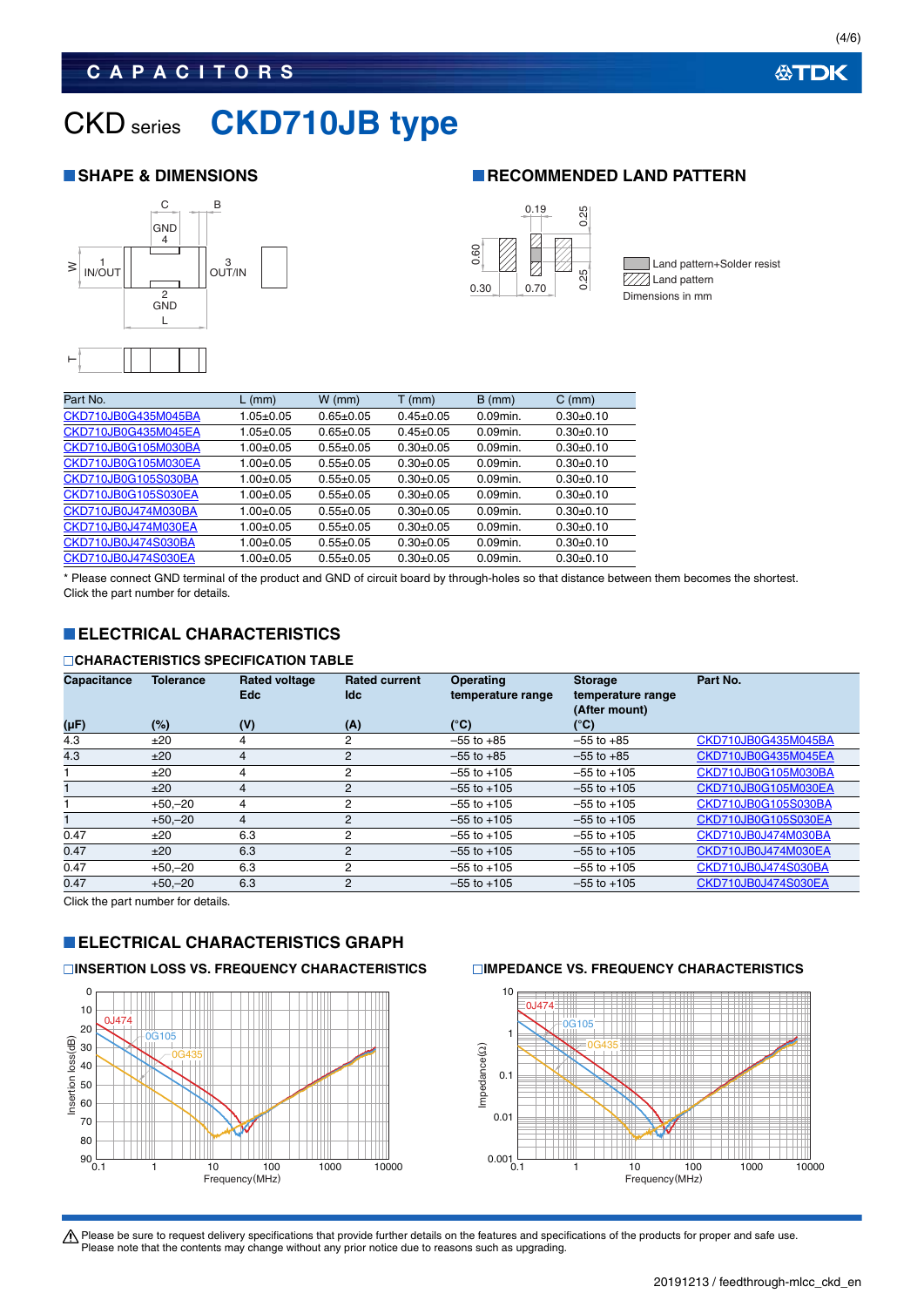# **CAPACITORS**

# CKD series **CKD610JB type**



# **SHAPE & DIMENSIONS RECOMMENDED LAND PATTERN**



\* Please connect GND terminal of the product and GND of circuit board by through-holes so that distance between them becomes the shortest.

# **ELECTRICAL CHARACTERISTICS**

### **CHARACTERISTICS SPECIFICATION TABLE**

| <b>Capacitance</b> | <b>Tolerance</b> | <b>Rated voltage</b><br><b>Edc</b> | <b>Rated current</b><br>ldc | <b>Operating</b><br>temperature range | <b>Storage</b><br>temperature range<br>(After mount) | Part No.            |
|--------------------|------------------|------------------------------------|-----------------------------|---------------------------------------|------------------------------------------------------|---------------------|
| $(\mu F)$          | (%)              | (V)                                | (A)                         | $(^{\circ}C)$                         | (°C)                                                 |                     |
| 4.7                | ±20              | 6.3                                |                             | $-55$ to $+85$                        | $-55$ to $+85$                                       | CKD610JB0J475M060AA |
| 4.7                | ±20              | 6.3                                | 2                           | $-55$ to $+85$                        | $-55$ to $+85$                                       | CKD610JB0J475M060DA |
| 4.7                | $+50 - 20$       | 6.3                                |                             | $-55$ to $+85$                        | $-55$ to $+85$                                       | CKD610JB0J475S060AA |
| 4.7                | $+50,-20$        | 6.3                                | 2                           | $-55$ to $+85$                        | $-55$ to $+85$                                       | CKD610JB0J475S060DA |

Click the part number for details.

# **ELECTRICAL CHARACTERISTICS GRAPH**

### **INSERTION LOSS VS. FREQUENCY CHARACTERISTICS IMPEDANCE VS. FREQUENCY CHARACTERISTICS**





Please be sure to request delivery specifications that provide further details on the features and specifications of the products for proper and safe use.<br>Please note that the contents may change without any prior notice d

**公TDK**